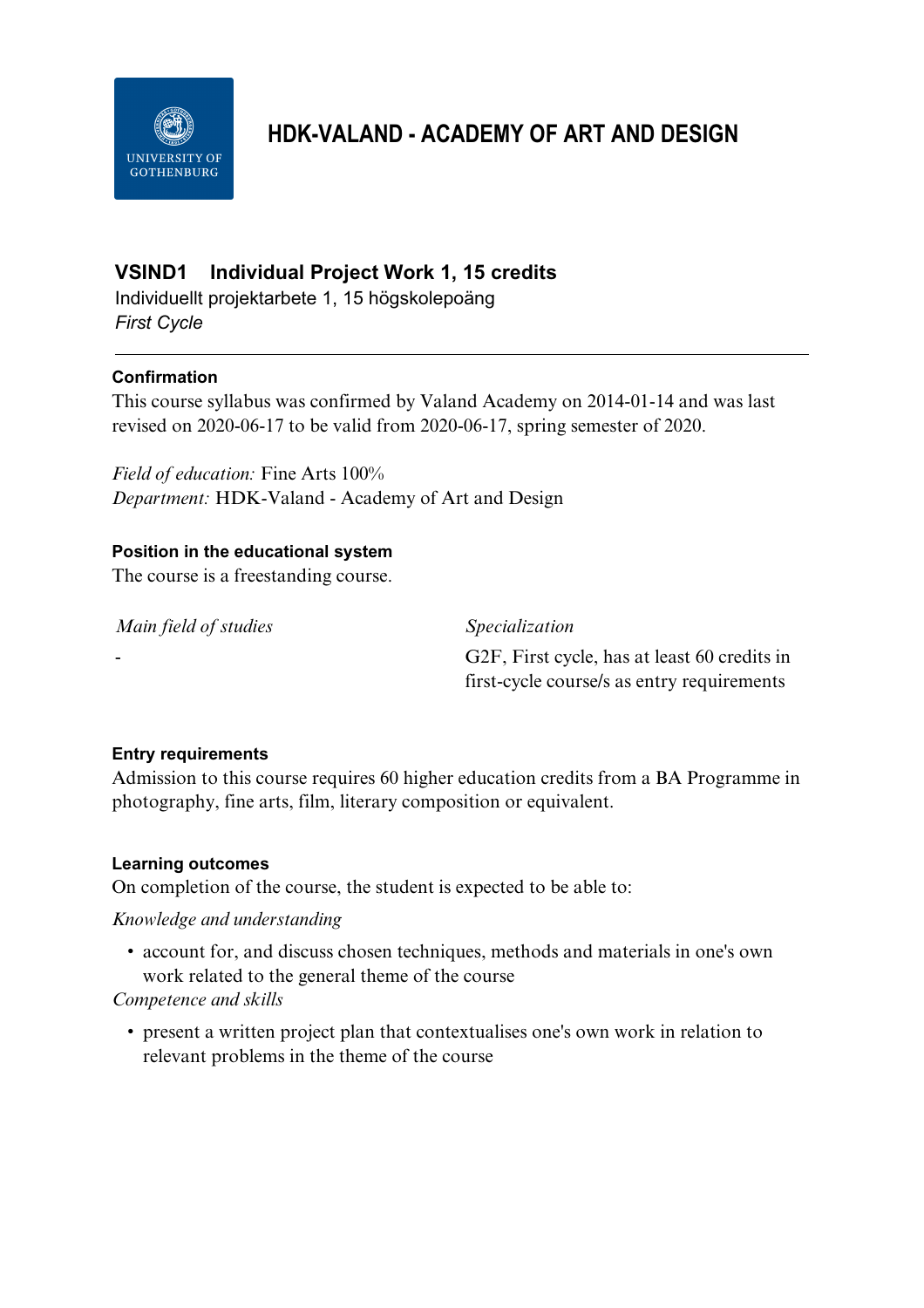• independently carry out an artistic project in relation to the theme of the course *Judgement and approach*

- collect and analyze and interpret relevant information for the implementation of a project reflecting on the aesthetic, ethical and social aspects of the project
- reflect on one's own process and its development.

#### **Course content**

The course is organised around a theme with the purpose to practice the students in relating to an artistic issue in one's own and other's works. The main components of course consist partly of working with an own, artistic project that relates to the theme of course and partly of critical discussions of own and other's works.

The course is carried out in cooperation between the Valand Academy's subject areas and the students work on the basis of a joint theme.

This course may include:

- seminars
- presentations
- lectures
- workshops
- own work.

#### **Form of teaching**

Intended learning outcomes is assessed through presentation and presentation of the own artistic work, and participation in the assessing occasions of course.

The student is examined at the end of the course. Examination will be based on an overall assessment of the student's achievements during the course. Students who work together are assessed individually.

*Language of instruction:* Swedish and English

## **Assessment**

A student has the right to request a change of examiner, if this is practically possible, after they have been failed twice on the same examination. A request of this kind is made to the department and should be in writing.

## **Grades**

The grading scale comprises: Pass (G) and Fail (U).